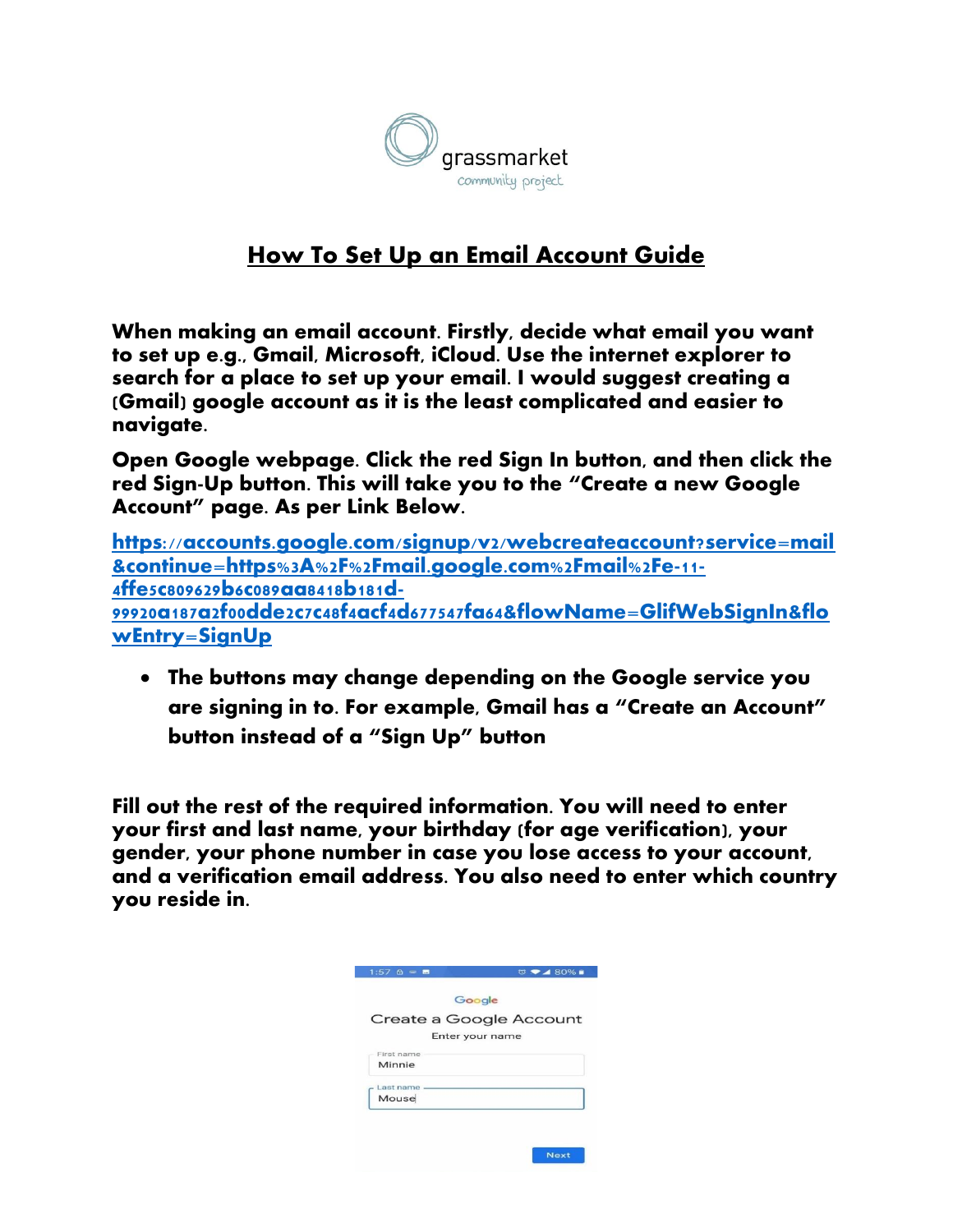| (spiel/chelonetecon/force=148/china/Ap/GADS/copport/GraNS) = 4V) (06/th/display/in 01) (06/to-21/china/2/china/2/china/2/china/2/china/2/china/2/china/2/china/2/china/2/china/2/china/2/china/2/china/2/china/2/china/2/china<br>close . Silenteed & land & land & lan Monters, Now Your Discounts, & options Young Experiency, Standards, Council De. Council and Standard & Land Books<br>Geogle |                                                                                                                                                                                                          |                                            | $-22$<br>$\sigma$ . 22 horse |
|-----------------------------------------------------------------------------------------------------------------------------------------------------------------------------------------------------------------------------------------------------------------------------------------------------------------------------------------------------------------------------------------------------|----------------------------------------------------------------------------------------------------------------------------------------------------------------------------------------------------------|--------------------------------------------|------------------------------|
|                                                                                                                                                                                                                                                                                                                                                                                                     |                                                                                                                                                                                                          |                                            |                              |
|                                                                                                                                                                                                                                                                                                                                                                                                     |                                                                                                                                                                                                          |                                            |                              |
| <b><i><u>Partners</u></i></b><br><b>Contractor</b><br>Patented<br><b>SHOP</b><br><b>Stylu Institute</b>                                                                                                                                                                                                                                                                                             | Create your Google Account<br>to continue to Granit<br>List con-<br>(tamican)<br>The the specialist, however, it points.<br>College.<br>Media: how consciously acts of when the trace of<br>[] Dompmonet | Owners at 44 of Gorde<br>senting for year. |                              |
| Depositioned Inquired, 41                                                                                                                                                                                                                                                                                                                                                                           |                                                                                                                                                                                                          | say Press Sans                             |                              |

After you have entered your name and continued to the next step it will ask you to create a secure password. Make sure your password is memorable for you and secure enough for you to proceed safely.

| $2:00$ $\oplus$ $\blacksquare$ | $\circ$ $\bullet$ 4 79%                                                |  |
|--------------------------------|------------------------------------------------------------------------|--|
|                                | Google                                                                 |  |
|                                | Create a strong password                                               |  |
|                                | Create a strong password with a mix<br>of letters, numbers and symbols |  |
| Create password<br>            | É                                                                      |  |
| At least 8 characters          |                                                                        |  |
| Confirm<br>                    |                                                                        |  |
|                                |                                                                        |  |

After you have done this c**lick Next Step.** This will take you to your Google+ profile creation page. All Google accounts create a Google+ account when they are created.